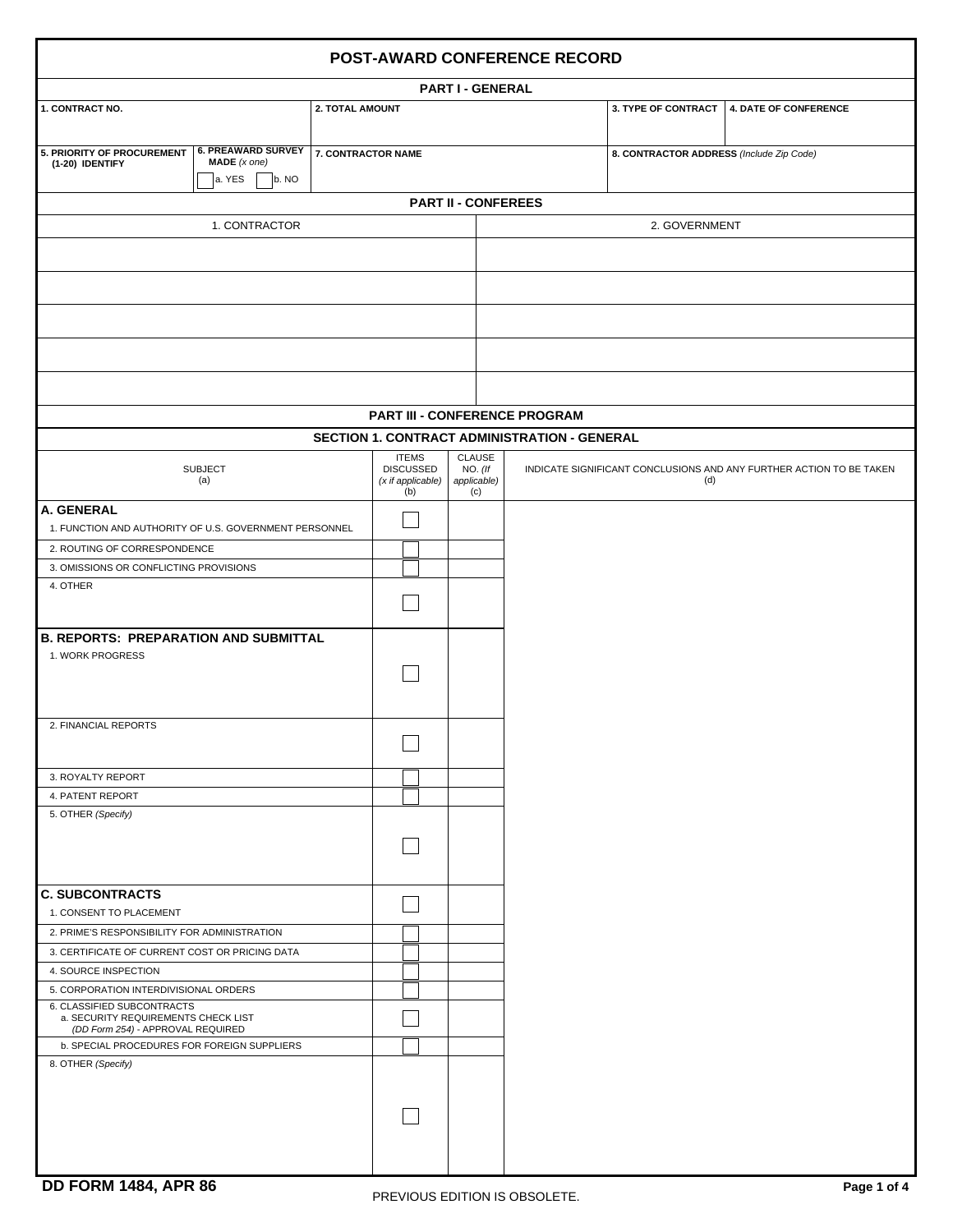| <b>SUBJECT</b><br>(a)                                                                       | <b>ITEMS</b><br><b>DISCUSSED</b><br>(x if applicable)<br>(b) | <b>CLAUSE</b><br>$NO.$ (If<br>applicable)<br>(c) | INDICATE SIGNIFICANT CONCLUSIONS AND ANY FURTHER ACTION TO BE TAKEN<br>(d) |
|---------------------------------------------------------------------------------------------|--------------------------------------------------------------|--------------------------------------------------|----------------------------------------------------------------------------|
| D. SMALL BUSINESS SUBCONTRACTING                                                            |                                                              |                                                  |                                                                            |
| 1. CONTRACTUAL REQUIREMENTS<br>2. PROGRAM DESIGNED TO FACILITATE SUBCONTRACTING TO          |                                                              |                                                  |                                                                            |
| <b>SMALL BUSINESS</b><br>3. DEFENSE SMALL BUSINESS SUBCONTRACTING REPORT                    |                                                              |                                                  |                                                                            |
| (SF 295-quarterly; SF 294-semiannually)<br>4. PROPOSED NUMBER OF SUBCONTRACTS AWARDED SMALL |                                                              |                                                  |                                                                            |
| <b>BUSINESS</b><br>% OF DOLLAR VALUE                                                        |                                                              |                                                  |                                                                            |
| <b>E. CONTRACT MODIFICATIONS</b>                                                            |                                                              |                                                  |                                                                            |
|                                                                                             |                                                              |                                                  |                                                                            |
| <b>F. GOVERNMENT PROPERTY</b>                                                               |                                                              |                                                  |                                                                            |
| 1. USE OF FACILITIES AND TOOLING                                                            |                                                              |                                                  |                                                                            |
| 2. MAINTENANCE AND PRESERVATION                                                             |                                                              |                                                  |                                                                            |
| 3. PROPERTY PROCEDURE APPROVAL<br>4. OTHER (Specify)                                        |                                                              |                                                  |                                                                            |
|                                                                                             |                                                              |                                                  |                                                                            |
|                                                                                             |                                                              |                                                  |                                                                            |
| <b>G. SPECIAL PROVISIONS</b><br>1. REPRICING                                                |                                                              |                                                  |                                                                            |
| 2. LIQUIDATED DAMAGES                                                                       |                                                              |                                                  |                                                                            |
| 3. GOVERNMENT FINANCING (Progress Payments, etc.)                                           |                                                              |                                                  |                                                                            |
| 4. SPECIAL TOOLING                                                                          |                                                              |                                                  |                                                                            |
| 5. OVERTIME                                                                                 |                                                              |                                                  |                                                                            |
| 6. BILL OF MATERIALS                                                                        |                                                              |                                                  |                                                                            |
| 7. DATA RIGHTS                                                                              |                                                              |                                                  |                                                                            |
| 8. WARRANTIES                                                                               |                                                              |                                                  |                                                                            |
| 9. OTHER (Specify)                                                                          |                                                              |                                                  |                                                                            |
|                                                                                             |                                                              |                                                  |                                                                            |
|                                                                                             |                                                              |                                                  |                                                                            |
| <b>H. GENERAL PROVISIONS</b>                                                                |                                                              |                                                  |                                                                            |
| 1. LIMITATION OF COST                                                                       |                                                              |                                                  |                                                                            |
| 2. ALLOWABILITY OF COST                                                                     |                                                              |                                                  |                                                                            |
| 3. OTHER (Specify)                                                                          |                                                              |                                                  |                                                                            |
|                                                                                             |                                                              |                                                  |                                                                            |
|                                                                                             |                                                              |                                                  |                                                                            |
| <b>I. DELIVERY SCHEDULES</b>                                                                |                                                              |                                                  |                                                                            |
| <b>J. TRANSPORTATION</b>                                                                    |                                                              |                                                  |                                                                            |
| K. INVOICING AND BILLING INSTRUCTIONS                                                       |                                                              |                                                  |                                                                            |
| L. PROCESSING COST AND PRICE PROPOSALS                                                      |                                                              |                                                  |                                                                            |
| <b>M. LABOR</b><br>1. ACTUAL AND POTENTIAL LABOR DISPUTES                                   |                                                              |                                                  |                                                                            |
| 2. DAVIS-BACON ACT                                                                          |                                                              |                                                  |                                                                            |
| 3. WORK HOURS ACT                                                                           |                                                              |                                                  |                                                                            |
| 4. WALSH-HEALEY PUBLIC CONTRACTS ACT                                                        |                                                              |                                                  |                                                                            |
| 5. COPELAND ANTI-KICKBACK ACT                                                               |                                                              |                                                  |                                                                            |
| 6. EQUAL OPPORTUNITY PROGRAM                                                                |                                                              |                                                  |                                                                            |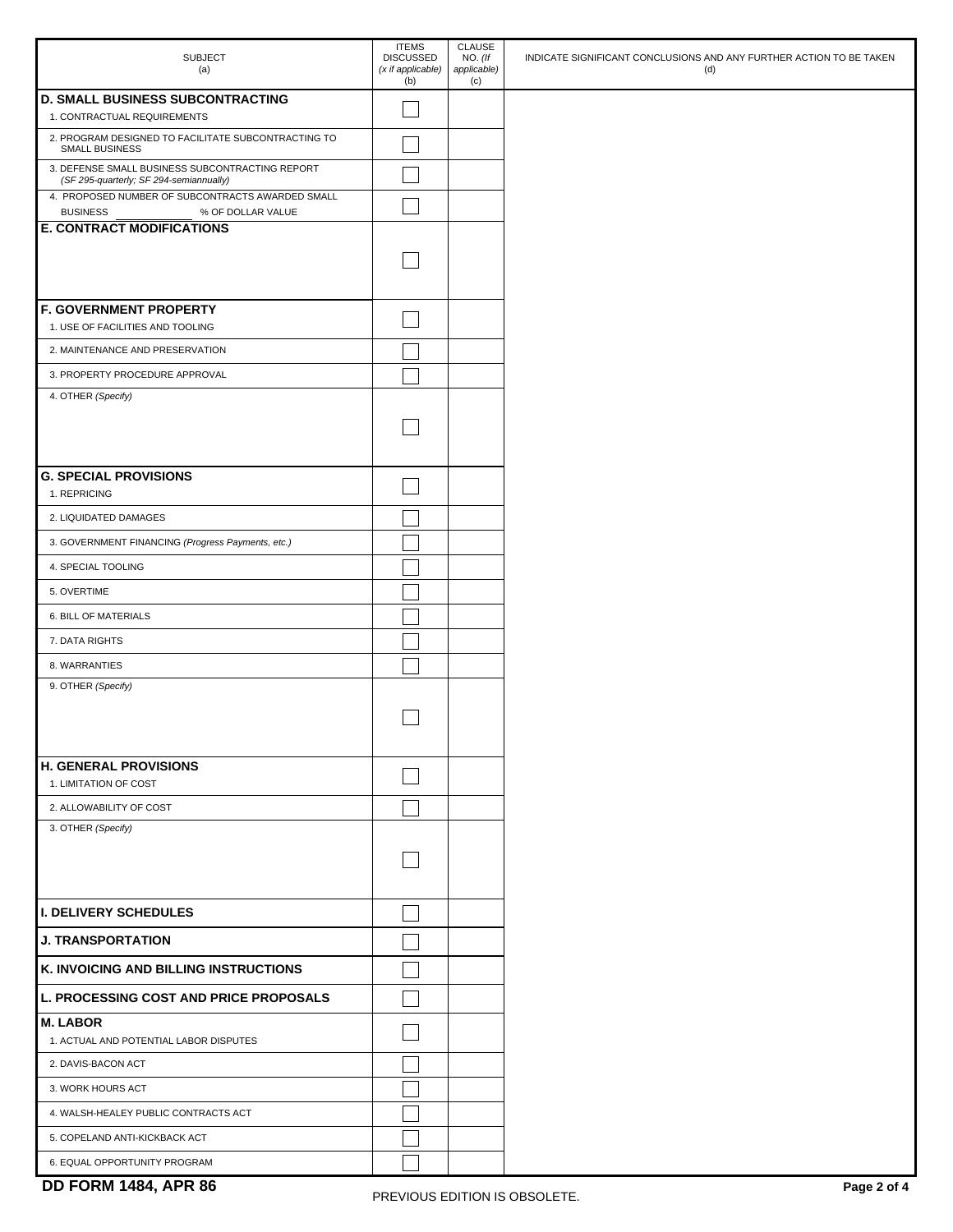| SECTION 2. QUALITY ASSURANCE AND ENGINEERING                         |                                                              |                                                |                                                                            |  |  |  |
|----------------------------------------------------------------------|--------------------------------------------------------------|------------------------------------------------|----------------------------------------------------------------------------|--|--|--|
| <b>SUBJECT</b><br>(a)                                                | <b>ITEMS</b><br><b>DISCUSSED</b><br>(x if applicable)<br>(b) | <b>CLAUSE</b><br>NO. (If<br>applicable)<br>(c) | INDICATE SIGNIFICANT CONCLUSIONS AND ANY FURTHER ACTION TO BE TAKEN<br>(d) |  |  |  |
| A. QUALITY ASSURANCE SYSTEM<br>1. MIL-Q-9858                         |                                                              |                                                |                                                                            |  |  |  |
| 2. MIL-I-45208A                                                      |                                                              |                                                |                                                                            |  |  |  |
| 3. OTHER (Specify)                                                   |                                                              |                                                |                                                                            |  |  |  |
| <b>B. WAIVERS AND DEVIATIONS</b>                                     |                                                              |                                                |                                                                            |  |  |  |
| <b>C. DRAWING/DESIGN APPROVAL</b>                                    |                                                              |                                                |                                                                            |  |  |  |
| <b>D. MANUALS</b>                                                    |                                                              |                                                |                                                                            |  |  |  |
| <b>E. PRE-PRODUCTION SAMPLE</b>                                      |                                                              |                                                |                                                                            |  |  |  |
| <b>F. QUALIFICATION AND ENVIRONMENTAL TESTS</b>                      |                                                              |                                                |                                                                            |  |  |  |
| <b>G. INSPECTION AND ACCEPTANCE</b>                                  |                                                              |                                                |                                                                            |  |  |  |
| <b>H. SPECIFICATION INTERPRETATION</b>                               |                                                              |                                                |                                                                            |  |  |  |
| <b>I. LABORATORY FACILITIES</b>                                      |                                                              |                                                |                                                                            |  |  |  |
| <b>J. VALUE ENGINEERING CLAUSE</b>                                   |                                                              |                                                |                                                                            |  |  |  |
| K. OTHER                                                             |                                                              |                                                |                                                                            |  |  |  |
|                                                                      |                                                              | <b>SECTION 3. PRODUCTION</b>                   |                                                                            |  |  |  |
| A. PRODUCTION PLANNING                                               |                                                              |                                                |                                                                            |  |  |  |
| <b>B. MILESTONES AND OTHER MONITORING DEVICES</b>                    |                                                              |                                                |                                                                            |  |  |  |
| <b>C. PRODUCTION SURVEILLANCE</b>                                    |                                                              |                                                |                                                                            |  |  |  |
| <b>D. PRIORITIES ASSISTANCE</b>                                      |                                                              |                                                |                                                                            |  |  |  |
| <b>E. SAFETY</b>                                                     |                                                              |                                                |                                                                            |  |  |  |
|                                                                      |                                                              | <b>SECTION 4. SECURITY</b>                     |                                                                            |  |  |  |
| A. SPECIAL SECURITY HANDLING                                         |                                                              |                                                |                                                                            |  |  |  |
| <b>B. DISPOSITION OF CLASSIFIED MATERIAL</b>                         |                                                              |                                                |                                                                            |  |  |  |
| SECTION 5. CONTRACT TERMINATION AND PROPERTY DISPOSAL                |                                                              |                                                |                                                                            |  |  |  |
| A. PRIME CONTRACTOR GENERATED<br><b>CANCELLATION OF SUBCONTRACTS</b> |                                                              |                                                |                                                                            |  |  |  |
| <b>B. PROPERTY DISPOSAL</b>                                          |                                                              |                                                |                                                                            |  |  |  |
| C. OTHER (Identify)                                                  |                                                              |                                                |                                                                            |  |  |  |
|                                                                      |                                                              |                                                |                                                                            |  |  |  |